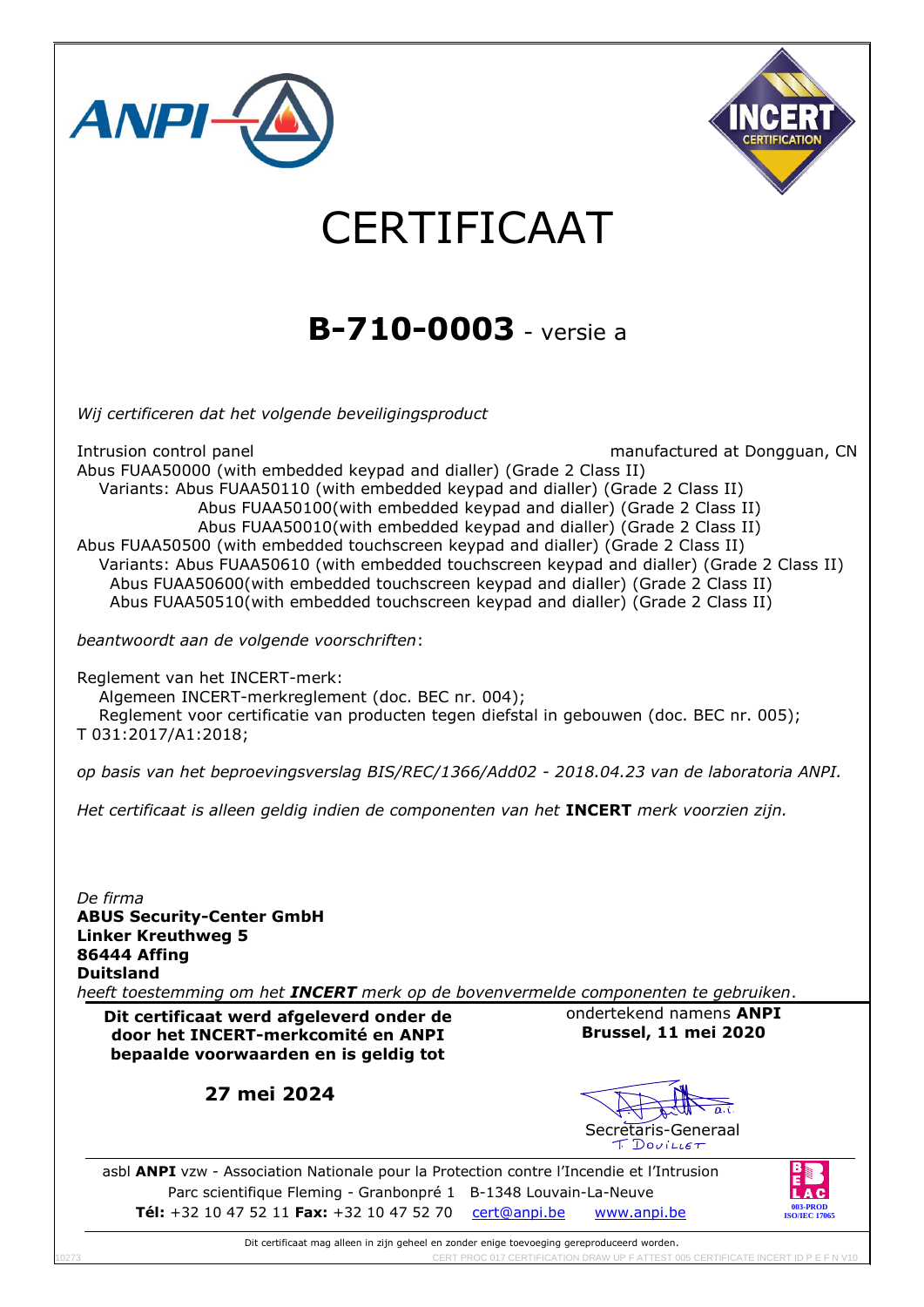

Ce certificat ne peut être reproduit que dans son entièreté et sans aucune modification. 1027 CERT PROCEE INCERT IN P E F N V